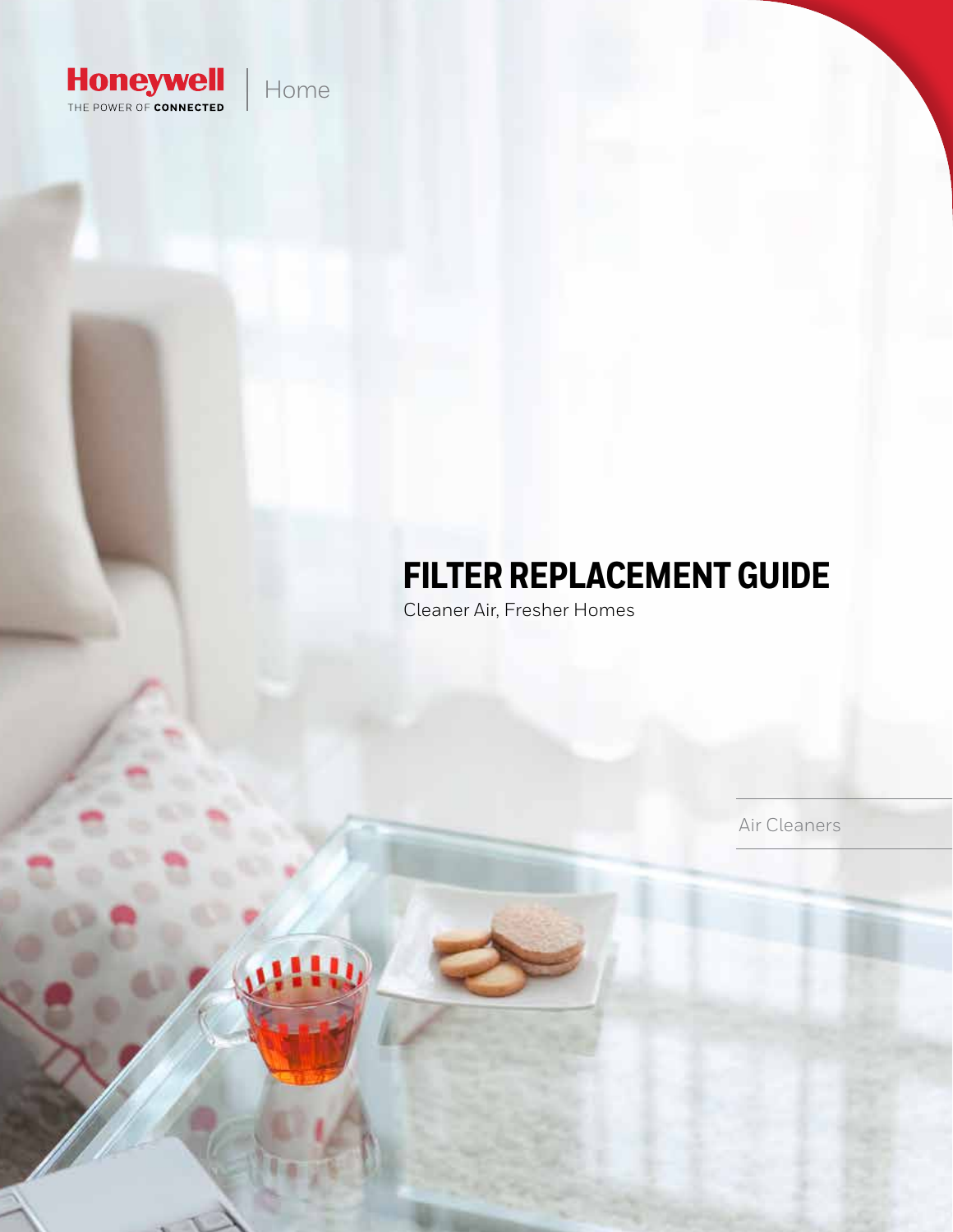# **Filter Replacement Guide**

### **Get the job done with high-efficiency, low-maintenance performance.**

Meet your customers' indoor air quality needs and supplement your service business with Honeywell's full line of replacement filters. From media air cleaner replacements, to high performance return grill filters, Honeywell has a wide range of sizes and designs to fit nearly any application - including competitive-brand air-cleaner models. You can count on Honeywell replacement filters to offer long-lasting, high-efficiency performance without compromising airflow.

# **FC200 and FC100** | Cartridge Filters

The FC200 high-efficiency replacement media filters continue to set the standard for high-end media replacements with MERV 13 performance. For a great value, try the FC100 which provides MERV 11 performance with low pressure drop.

### **PopUP** | Media Replacement Filters

PopUP Media Replacement Filters provide MERV 11 performance. It ships flat so it won't take up valuable room on your truck, and its packaging is designed to protect it from damage.

#### **FC40R** | Return Grille Filters – Honeywell Exclusive

Our patented line of return grille air filters provide long-lasting performance at lower pressure drop than a one inch pleated filter. Use in combination with an air filter, or in standalone applications.

# **F300 Post Filters** | EAC Mesh Post Filters

Maintain maximum efficiency with high air flow media pre/post filters designed for Honeywell's Electronic Air Cleaners.

# **FC2400 and FC2200** | Direct Replacement Filters

For your customers who have an installed Space-Guard® or Aprilaire cabinet, Honeywell continues to offer a complete line of media filter replacements with MERV 10 performance.

## **PopUP2400 and PopUP2200** | Media Replacement Filters

These PopUP Replacement Filter models are specifically designed to be quickly and easy install into an Aprilaire media cabinet without the use of a plastic inner frame and achieve MERV 11 performance.

# **FC100A1037 and FC200E1037** | Cartridge Filters

Take advantage of the great features of Honeywell's FC200 & FC100 family with these models to replace installed Aprilaire Model 2200.

### **TRN** | Cartridge Filters

Offer better value and high efficiency with these models designed specifically to replace installed Trane Perfect Fit™ filters with MERV 10 performance.

















Honeywell

Honeywell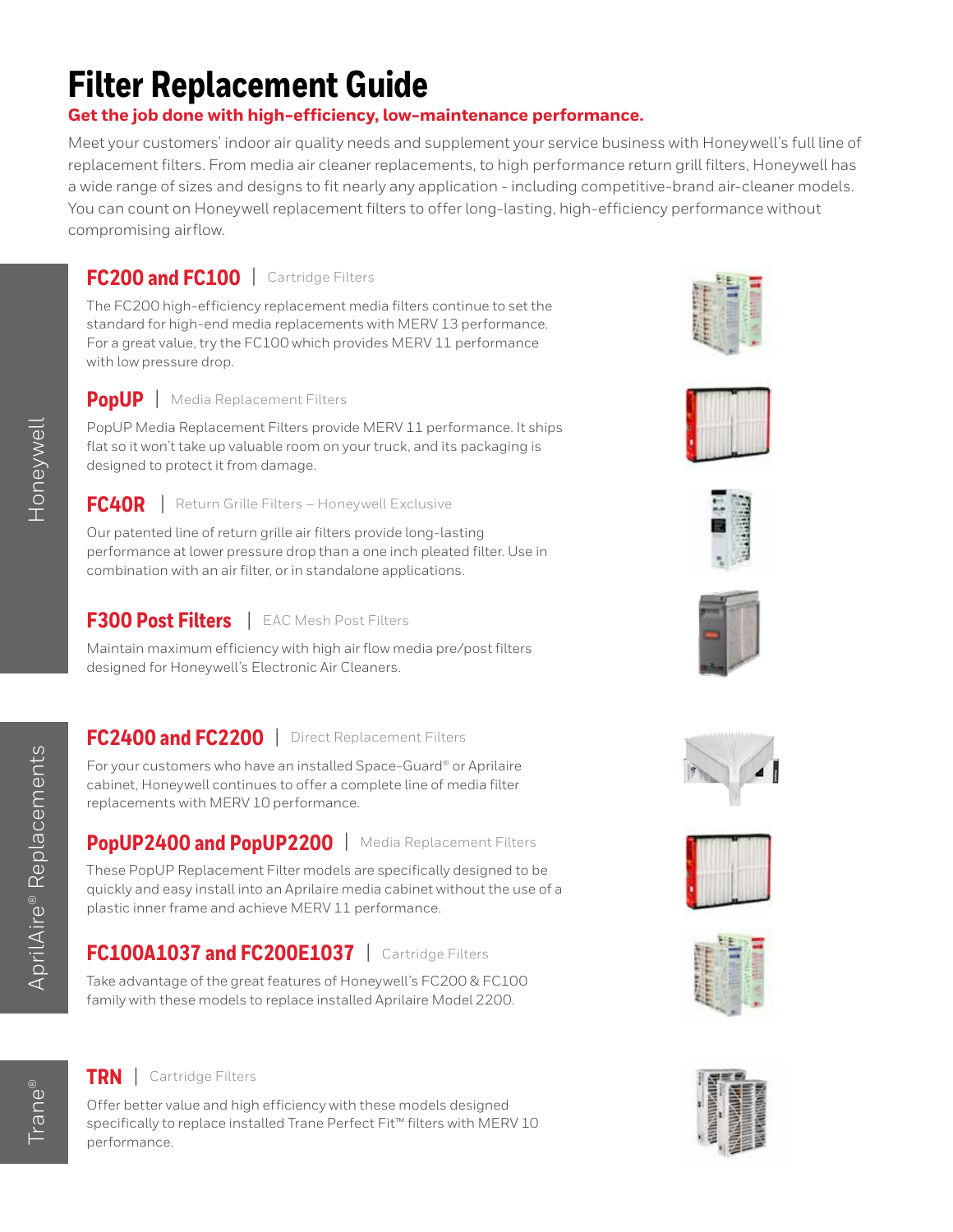# **Filter Replacement Selection Guide**

| Product                                | Efficiency | Pressure Drop at 492 fpm<br>(unless otherwise noted) | Life         | Targets Airborne Particle Sizes* |               |           |
|----------------------------------------|------------|------------------------------------------------------|--------------|----------------------------------|---------------|-----------|
|                                        |            | Honeywell                                            |              | Large                            | <b>Medium</b> | Small     |
| FC200                                  | MERV13     | 0.31 in. w.c.                                        | Up to 1 year | $\bullet$                        | $\bullet$     | $\bullet$ |
| FC100                                  | MERV11     | 0.23 in. w.c.                                        | Up to 1 year | $\bullet$                        | $\epsilon$    |           |
| PopUP                                  | MERV11     | 0.24 in. w.c                                         | Up to 1 year | $\bullet$                        | $\bullet$     |           |
| FC40R                                  | MERV10     | 0.12 in w.c. at 2cfm per<br>sq. inch                 | Up to 1 year | $\bullet$                        | $\bullet$     |           |
| F300 Pre/Post Filter                   | MERV14     | 0.22 in w.c.                                         | Up to 1 year | $\bullet$                        | $\bullet$     |           |
| AprilAire Replacement Media            |            |                                                      |              |                                  |               |           |
| FC2200/FC2400                          | MERV10     | 0.17 in. w.c.                                        | Up to 1 year | $\bullet$                        | $\bullet$     |           |
| PopUP                                  | MERV11     | 0.24 in. w.c.                                        | Up to 1 year | $\bullet$                        | $\bullet$     |           |
| FC200A1037                             | MERV13     | $0.31$ in. w.c.                                      | Up to 1 year | $\bullet$                        | $\bullet$     | $\bullet$ |
| FC100E1037                             | MERV10     | 0.23 in. w.c.                                        | Up to 1 year | $\bullet$                        | $\bullet$     |           |
| <b>Trane Perfect FitTM Replacement</b> |            |                                                      |              |                                  |               |           |
| <b>TRN</b>                             | MERV10     | 0.17 in. w.c.                                        | Up to 1 year |                                  | ٠             |           |

\*Filtering Airborne Particle Sizes:

Small:

 $\overline{\phantom{a}}$ Most Airbor

 $\mathbf{h}$ Most Smoke including tabacco





Medium:

000

Germs

े<br>∫ Pet Dander Hairspray Dusting Aids













Large:

 $\frac{d}{d}$ 

Airborn Dust Mite Debris Pollen Dust Mold Spores Common

Allergens

Clothing Fibers Carpet Fibers